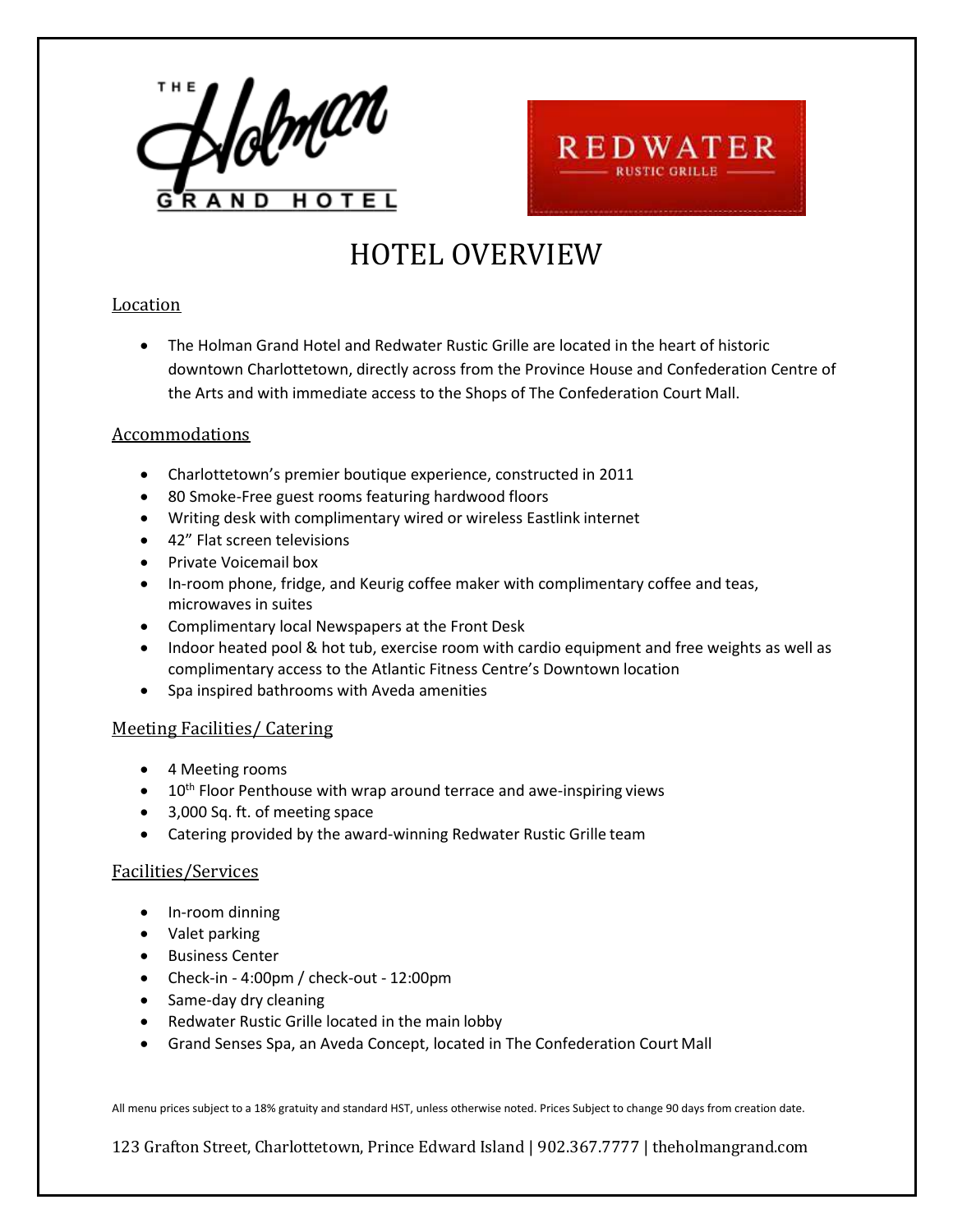



## Catering Essentials

### **Beverages**

| Coffee & tea service<br>$\bullet$                        | $3.25$   person |
|----------------------------------------------------------|-----------------|
| <b>Bottled Water</b><br>$\bullet$                        | $3.50* each$    |
| Fiji Still & San Pellegrino Sparkling Water<br>$\bullet$ | $4.75* each$    |
| <b>Assorted Fruit Juices</b><br>$\bullet$                | $4.50* each$    |
| <b>Assorted Canned Soft Drinks</b><br>$\bullet$          | $3.25* each$    |
| <b>Small Bites</b>                                       |                 |
| <b>Assorted Homemade Muffins</b><br>$\bullet$            | 32.00 doz       |
| Cinnamon Rolls<br>$\bullet$                              | 32.00 doz       |
| <b>Fresh Baked Cookies</b>                               | 26.00 doz       |
| Market Whole Fruit<br>٠                                  | 26.00 doz       |
| Fresh Chopped Fruit<br>$\bullet$                         | $6.25$   person |
| <b>Individual Yogurts</b>                                | $3.50* each$    |
| <b>Assorted Granola Bars</b>                             | $3.50* each$    |
| Bagels with Creamery Butter & Assorted Cream Cheeses     | 5.00   person   |
| <b>Assorted Cereals</b>                                  | 6.00   person   |

## **Platters**

|           | • Fresh Vegetables with Lime Ancho Dip                                               |                                 | 8.25   Person  |
|-----------|--------------------------------------------------------------------------------------|---------------------------------|----------------|
|           | • Fresh Fruit with Yogurt Dip & Granola                                              |                                 | 9.25   Person  |
| $\bullet$ | Cheese & Fruit with Imported and Domestic Cheeses, Crackers & PEI Honey              |                                 | 11.00   Person |
| $\bullet$ | Assorted Homemade Sandwiches on a Variety of Bakery Breaks with Fresh Vegetables and |                                 |                |
|           | Handcrafted Aioli's                                                                  | Feeds 5-10 People 40.00 SM Tray |                |
|           |                                                                                      |                                 |                |

Feeds 10-15 People 50.00|M Tray

Feeds 15-20 People 60.00|LG Tray

#### \*charged on consumption

All menu prices subject to a 18% gratuity and standard HST, unless otherwise noted. Prices Subject to change 90 days from creation date.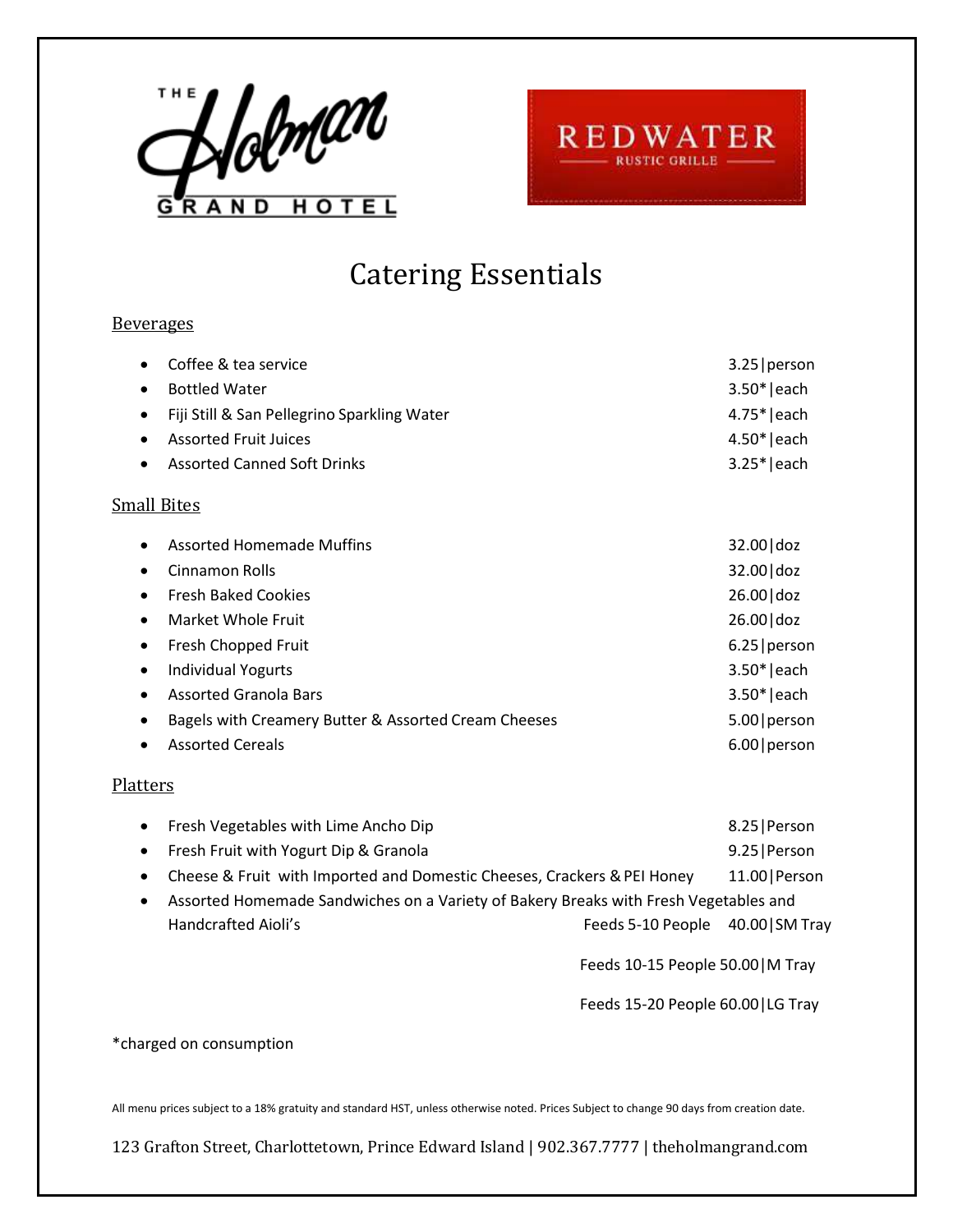



## Breaks

| <b>Classic Coffee Break</b>                                                                                                                                            | 6.25 person    |
|------------------------------------------------------------------------------------------------------------------------------------------------------------------------|----------------|
| Homemade Cinnamon Rolls or Assorted Muffins<br>$\bullet$<br>Coffee & Tea<br>$\bullet$                                                                                  |                |
| <b>From The Bakery</b>                                                                                                                                                 | $12.50$ person |
| Homemade Cinnamon Rolls or Assorted Muffins<br>$\bullet$<br>Fresh Chopped Fruit<br>$\bullet$<br>Coffee & Tea                                                           |                |
| Coffee & Pastries                                                                                                                                                      | 15.50 person   |
| Homemade Cinnamon Rolls or Assorted Muffins<br>$\bullet$<br>Cookies<br>$\bullet$<br>Fresh Chopped Fruit<br>٠<br>Coffee & Tea                                           |                |
| Refresh                                                                                                                                                                | 16.50 person   |
| Fresh Chopped Fruit<br>$\bullet$<br><b>Individual Granola Bars</b><br>$\bullet$<br><b>Individual Yogurts</b><br>٠<br><b>Assorted Fruit Juices</b><br>Coffee & Tea<br>٠ |                |

All menu prices subject to a 18% gratuity and standard HST, unless otherwise noted. Prices Subject to change 90 days from creation date.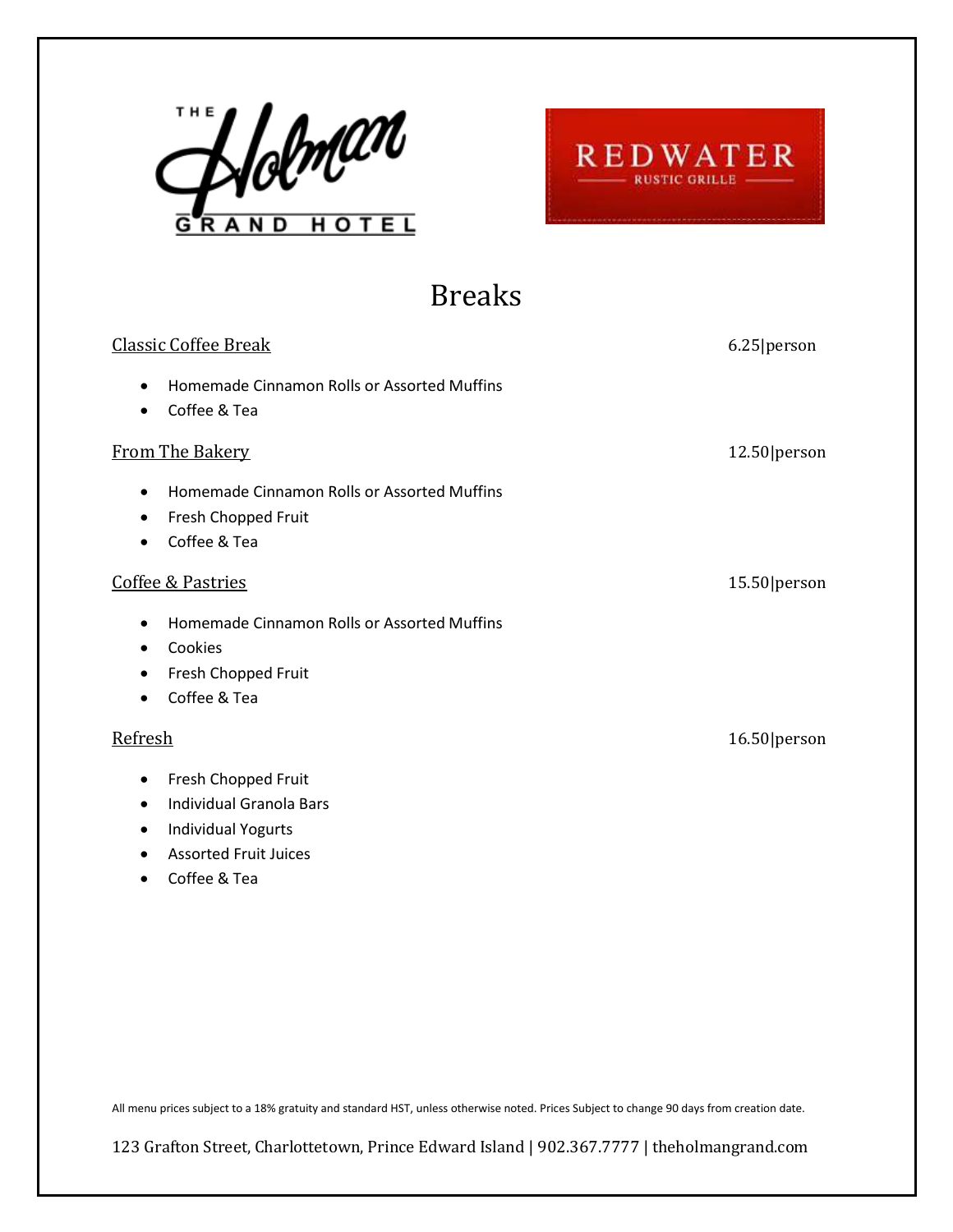



## Breakfast

All Served with Coffee & Tea

Continental (minimum 10 people) 18.50|person\*

### • Fresh Chopped Fruit with Yogurt Dip & Granola

- Assorted Muffins and Homemade Cinnamon Rolls
- Toast & Bagels with Jams and Creamery Butter
- Assorted Fruit Juices
- Coffee & Herbal Teas

#### Breakfast Buffet (minimum of 15 people) 26.00 | person\*

- Scrambled Eggs
- Redskin Potato Hash browns
- Bacon
- Farmers Sausages
- Fresh Chopped Fruit
- Assorted Muffins
- Individual Yogurts
- Individual Granola Bars
- Toast
- Jams & Creamery Butter
- Assorted Fruit Juices
- Coffee & Teas

#### Montreal Morning (minimum of 10 people) 26.00 | person\*

- Assorted Bagels
- Herbed Cream Cheese
- Smoked Salmon with Capers & Pickled RedOnions
- Potted Preserves & Creamery Butter
- Fresh Chopped Fruit
- Assorted Fruit Juices
- Coffee & Teas

\*A surcharge of \$5.00 per person may be added for groups with fewer people than the required amount

All menu prices subject to a 18% gratuity and standard HST, unless otherwise noted. Prices Subject to change 90 days from creation date.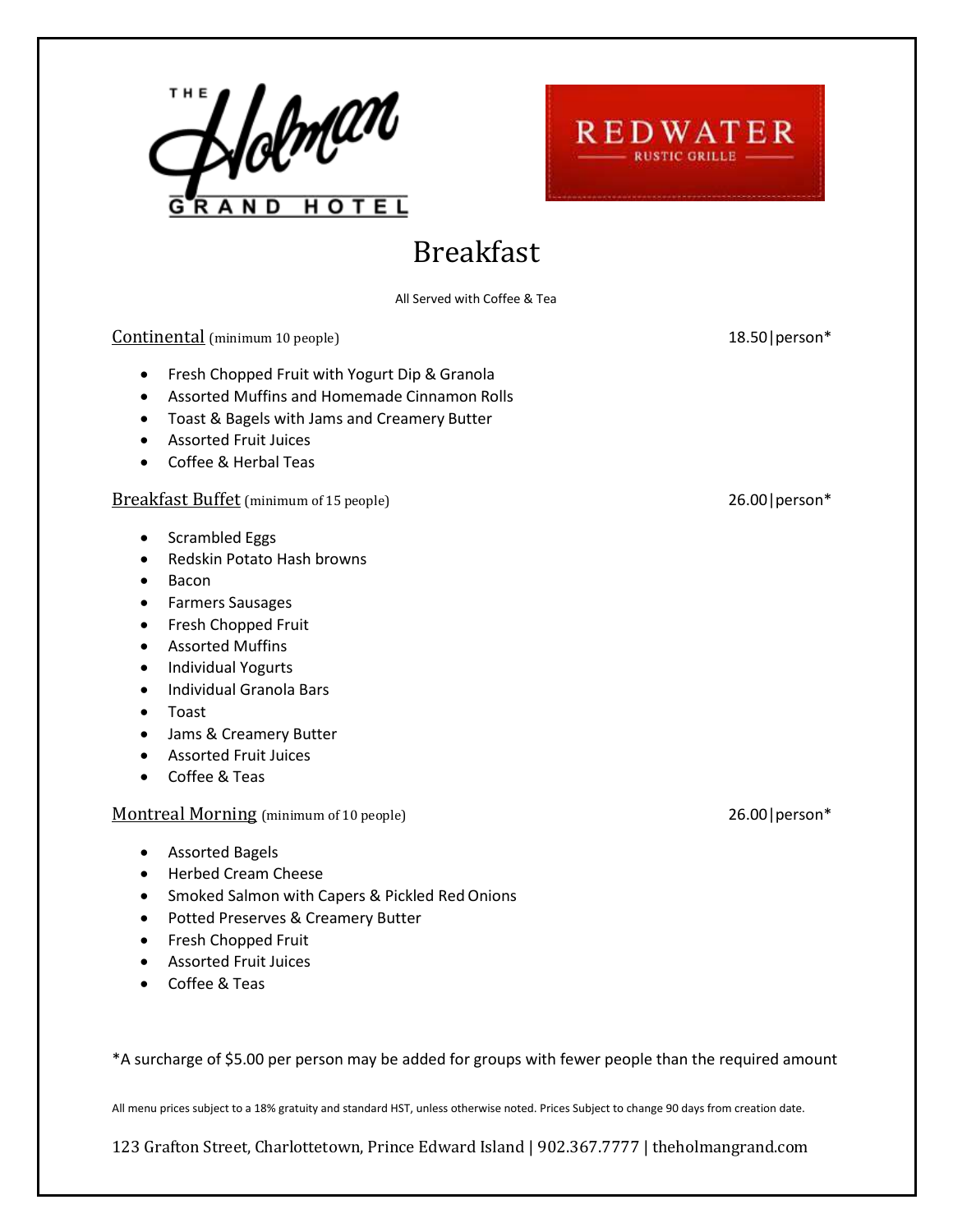



## Soup & Sandwich Buffet

## 22.50|Person\*

Assorted Homemade Sandwiches on a Variety of Bakery Breads with Fresh Vegetables and Handcrafted Aioli's

### **(Choice of Two Salads)**

- $\Box$  Mixed Seasonal Greens with Maple Balsamic Vinaigrette
- $\Box$  Baby Spinach with Candied Pecans & Apple Vinaigrette
- $\Box$  Potato Salad with Bacon, Green Onion, and Sour Cream
- $\Box$  Coleslaw with Bacon Vinaigrette
- $\Box$  Pasta Salad with Charred Tomato Vinaigrette
- $\Box$  Couscous Salad with Feta, Cucumber, Olives, and Balsamic Vinaigrette

#### **(Choice of One Soup)**

 $\Box$  Fire Roasted Tomato & Corn Soup

 $\Box$  Bacon & Corn Chowder

 $\Box$  Island Potato and Sweet Corn Chowder  $\Box$  Chefs Selection of Daily Soup

**Served with Seasonal Fruit, Just Baked Cookies, Coffee/Decaf, and Tea**

**Gluten Free and Vegetarian Options Available Upon Request**

\*All Sandwich Buffets charged at a minimum of 10 persons. Have less than 10 people? We would be happy to serve you in the Award Winning Redwater Rustic Grille!

All menu prices subject to a 18% gratuity and standard HST, unless otherwise noted. Prices Subject to change 90 days from creation date.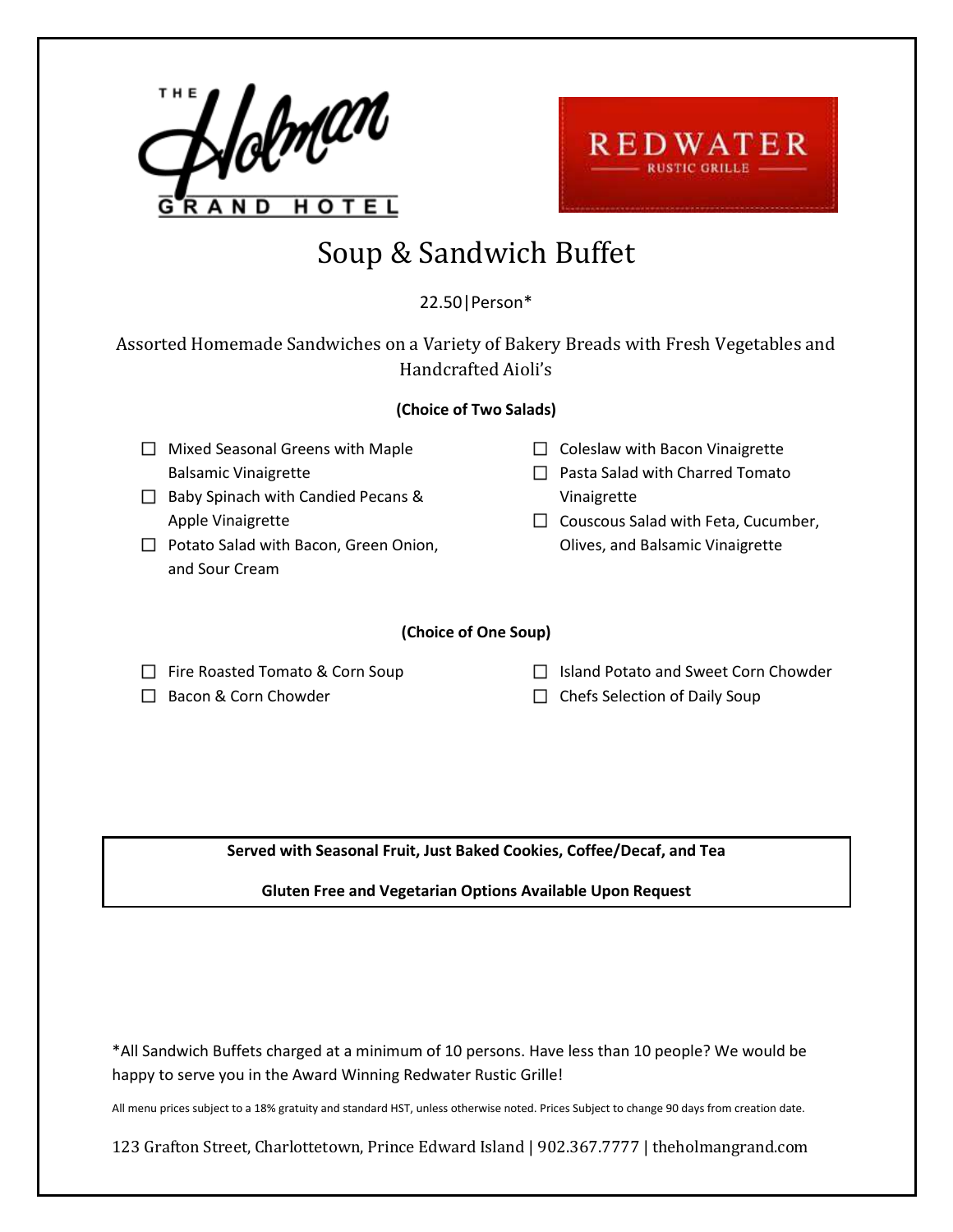



# Dinner Buffets

(Minimum of 20 People)

55.00|Person\*

| Entrées                                                                            | (Choice of Two of the Following)                                                                                |  |                                                                                                            |
|------------------------------------------------------------------------------------|-----------------------------------------------------------------------------------------------------------------|--|------------------------------------------------------------------------------------------------------------|
|                                                                                    | <b>Bourbon Smoked Ribs</b><br>Herb Roasted Chicken Supreme                                                      |  | <b>Bacon Wrapped Meatloaf</b><br>Atlantic Salmon with Tarragon Cream<br>Sauce                              |
| <b>Salads</b>                                                                      | (Choice of Two of the Following)                                                                                |  |                                                                                                            |
| $\mathsf{L}$<br><b>Balsamic Vinaigrette</b><br>Apple Vinaigrette<br>and Sour Cream | Mixed Seasonal Greens with Maple<br>Baby Spinach with Candied Pecans &<br>Potato Salad with Bacon, Green Onion, |  | Coleslaw with Bacon Vinaigrette<br>Pasta Salad with Charred Tomato<br>Vinaigrette<br><b>Couscous Salad</b> |
| <b>Soups</b>                                                                       | (Choice of One of the Following)                                                                                |  |                                                                                                            |
| Sides                                                                              | Fire Roasted Tomato & Corn Soup<br>Bacon & Corn Chowder                                                         |  | Chefs Selection of Daily Soup                                                                              |
|                                                                                    | (Pick One)                                                                                                      |  | (Pick One)                                                                                                 |
|                                                                                    | <b>Basmati Rice Pilaf</b><br><b>Garlic Mashed Potato</b><br><b>Roasted Red Potato</b>                           |  | <b>Steamed Broccoli</b><br>Roasted Carrots with Honey &<br>$\Box$<br>Thyme<br><b>Beets with Caraway</b>    |
| All Served with Seasonal Fruit, Assorted Desserts, Coffee/Decaf & Tea              |                                                                                                                 |  |                                                                                                            |
| Gluten Free and Vegetarian Options Available upon Request                          |                                                                                                                 |  |                                                                                                            |
| *A surcharge of 5.00 per person may be added for groups with fewer than 20 people  |                                                                                                                 |  |                                                                                                            |

All menu prices subject to a 18% gratuity and standard HST, unless otherwise noted. Prices Subject to change 90 days from creation date.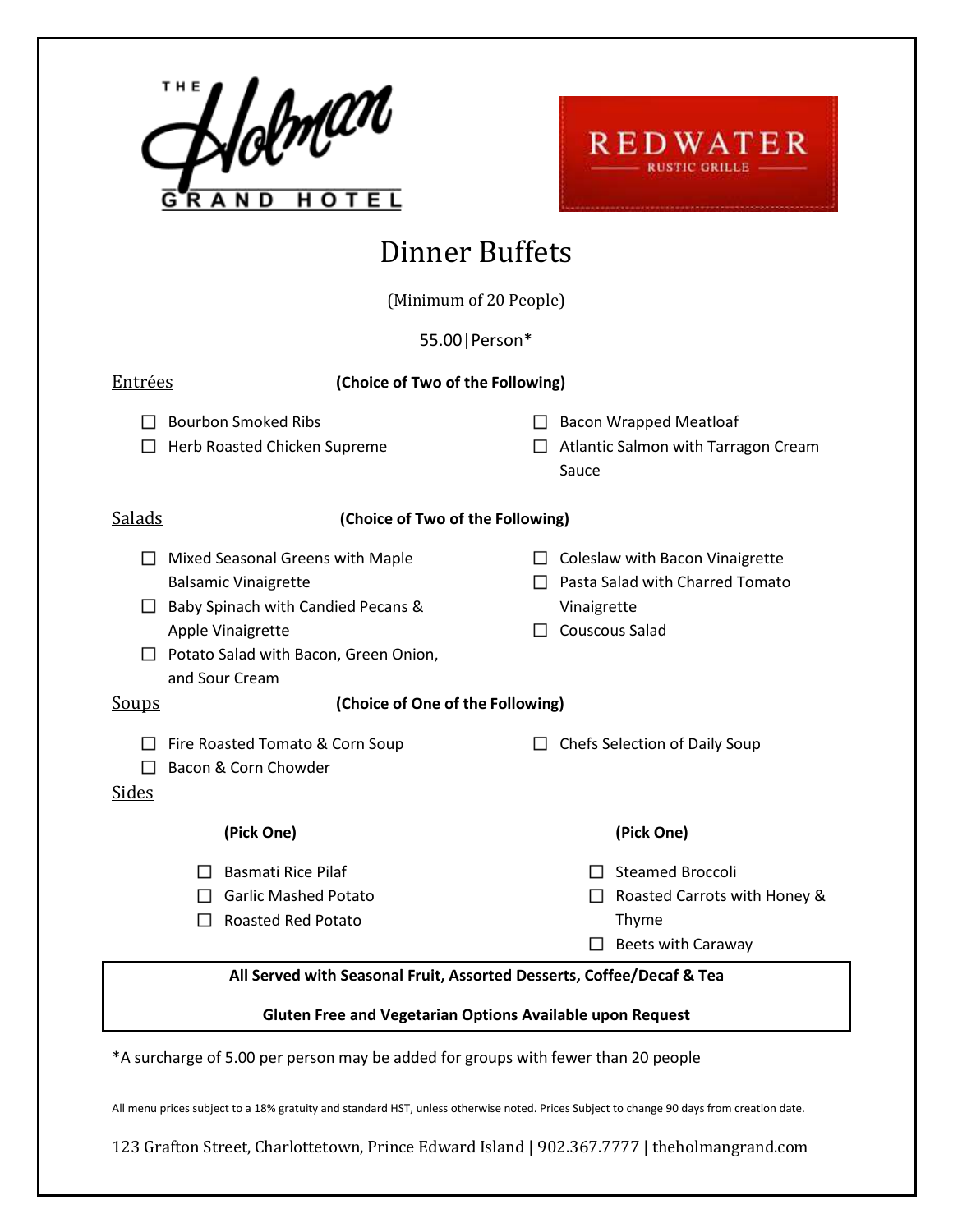



# Sandwich & Buffet Add-Ons

| Island Seafood Chowder                                 | 12.75   Person |
|--------------------------------------------------------|----------------|
| Roasted Red Potato with Brown Butter and Sage          | 7.50   Person  |
| Yukon Gold Mashed Potato with Roasted Garlic and Thyme | 7.50   Person  |
| Roasted Beets with Sea Salt, Caraway, and Honey        | 8.75   Person  |
| <b>Broccolini</b>                                      | 8.75   Person  |
| Beer Battered French Fries with Sea Salt               | 8.50   Person  |
| Carrots with Shallots and Thyme                        | 6.50   Person  |
| Lemon Scented Basmati Rice                             | 6.50   Person  |

## East Coast Kitchen Party Buffet

(Minimum 20 persons, Seasonal)

Market Price| Person\*

- Steamed Lobsters (one  $1\frac{1}{2}$   $1\frac{1}{2}$  lb per person)
- PEI Mussels
- Island Seafood Chowder
- Redskin Potato Salad with Lemon Chive Cream
- Mixed Seasonal Greens with Sun Ripe Tomatoes & Maple Basil Dressing
- Artisan Bread & Rolls with Sweet Creamery Butter

### **Served with Seasonal Fruit, Assorted Desserts, Coffee/Decaf, and Tea**

#### **Gluten Free Options Available Upon Request**

\*East Coast Kitchen Party Buffet charged at a minimum of 20 persons

All menu prices subject to a 18% gratuity and standard HST, unless otherwise noted. Prices Subject to change 90 days from creation date.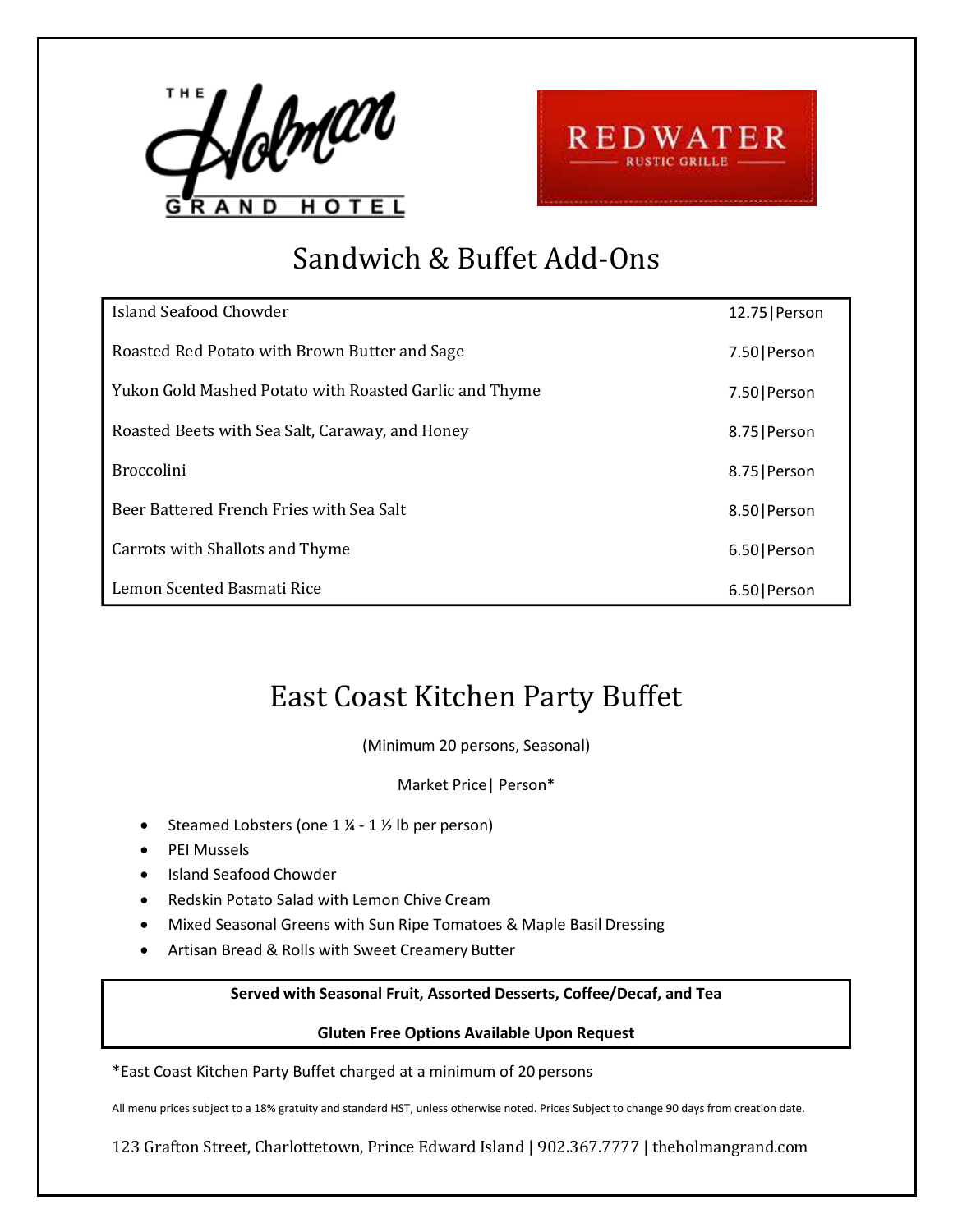



# Design Your Own Plated Dinner

| <u>Entrées</u>                                                                                                                                                                                             | (Choose One of the Following)                                                                                        |                                                              | 1 course/3 course                                                                        |
|------------------------------------------------------------------------------------------------------------------------------------------------------------------------------------------------------------|----------------------------------------------------------------------------------------------------------------------|--------------------------------------------------------------|------------------------------------------------------------------------------------------|
| Rotisserie Quarter Chicken Breast with Maple Chipotle BBQ Sauce 35.00/58.00   Person*<br>□<br>Pan Seared Salmon with Smoked Maple Glaze<br>$\Box$<br>$\Box$ 6 oz Tenderloin with Ancho BBQ Sauce<br>$\Box$ | Seafood Duo. Shrimp & Scallops with Garlic Chilli Butter Sauce<br>12 oz Prime Rib with Brandy Green Peppercorn Sauce |                                                              | 37.00/58.00 Person*<br>42.00/63.00 Person*<br>44.00/68.00 Person*<br>47.00/73.00 Person* |
| <b>Appetizers</b>                                                                                                                                                                                          | (Choose One of the Following)                                                                                        |                                                              |                                                                                          |
| Mixed Seasonal Greens with Maple<br><b>Balsamic Vinaigrette</b><br>$\Box$ Baby Spinach with Candied Pecans &<br>Apple Vinaigrette                                                                          | $\mathsf{L}$<br>П                                                                                                    | Bacon & Corn Chowder<br>Chef's Selection of Daily Soup       | $\Box$ Fire Roasted Tomato & Corn Soup                                                   |
| <b>Vegetables</b>                                                                                                                                                                                          | (Choose One of the Following)                                                                                        |                                                              |                                                                                          |
| Roasted Beets with Sea Salt, Caraway &<br>Honey<br>Seasonal Vegetable                                                                                                                                      |                                                                                                                      | $\Box$ Carrots with Shallots & Thyme<br><b>Butter</b>        | $\Box$ Charred Squash with Cinnamon Cider                                                |
| <u>Starch</u><br>(Choose One of the Following)                                                                                                                                                             |                                                                                                                      |                                                              |                                                                                          |
| <b>Yukon Gold Mashed Potato with</b><br>П<br><b>Roasted Garlic and Thyme</b><br>Roasted Red Potato with Brown Butter<br>П                                                                                  | П                                                                                                                    | Herbs<br><b>Roasted Sweet Potato</b>                         | $\Box$ Salt Baked Fingerling Potato with Fresh                                           |
| & Sage<br>Dessert<br>(Choose One of the Following)                                                                                                                                                         |                                                                                                                      |                                                              |                                                                                          |
| Seasonal Crème Brulée<br>$\mathsf{L}$<br>Sticky Toffee Pudding with Bourbon<br>H<br>Cream                                                                                                                  | $\perp$                                                                                                              | <b>Gluten Free Chocolate Torte</b><br>Chef's Daily Selection |                                                                                          |
| <b>Gluten Free and Vegetarian Options Available Upon Request</b>                                                                                                                                           |                                                                                                                      |                                                              |                                                                                          |

All menu prices subject to a 18% gratuity and standard HST, unless otherwise noted. Prices Subject to change 90 days from creation date.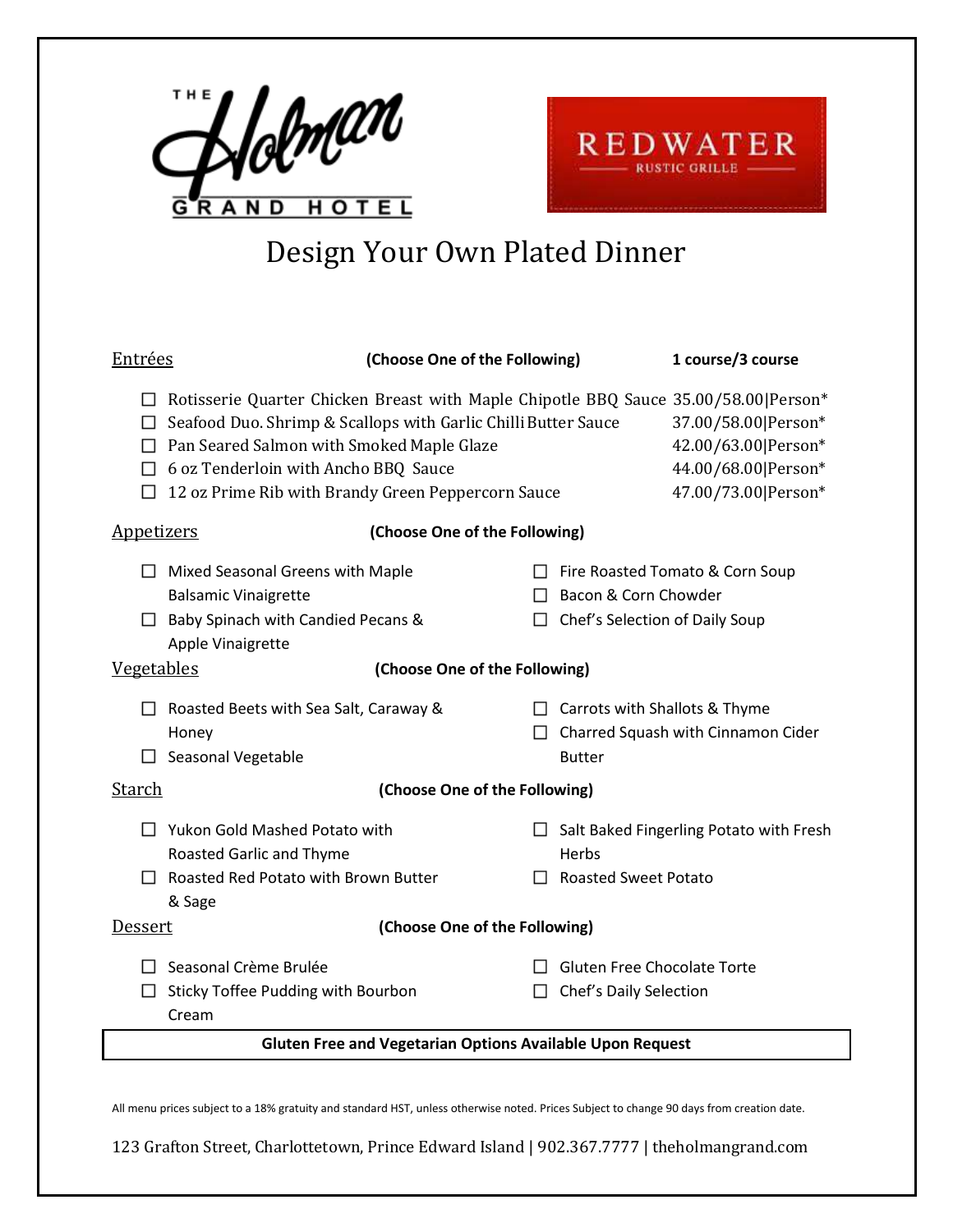



## Reception Features

### Hot Hors D 'Oeuvres

| Sweet & Spicy Pork Skewers                                                 | 31.00 doz            |
|----------------------------------------------------------------------------|----------------------|
| <b>Crab Stuffed Mushroom</b>                                               | 29.00 doz            |
| Mini Margarita Lime Chicken Wonton Tacos<br>$\bullet$                      | 25.00 doz            |
| Pan Seared Prawns with White Wine Chili Butter<br>$\bullet$                | 53.50 doz            |
| Meatballs with Ancho BBQ Sauce<br>$\bullet$                                | 27.00 doz            |
| <b>Bacon Wrapped Scallops</b><br>$\bullet$                                 | 31.00 doz            |
| Smoked Beef Tenderloin<br>$\bullet$                                        | 55.00 doz            |
| Thai Chicken Sate<br>$\bullet$                                             | 25.00 ea             |
| Roasted Red Pepper Dip<br>$\bullet$                                        | $16.25$  ea          |
| Maple Chipotle BBQ Flatbread<br>$\bullet$                                  | 18.75   ea           |
| Margherita & Basil Flatbread<br>$\bullet$                                  | 17.75   ea           |
| Mexican chorizo & corn                                                     | 18.75   ea           |
| Cold Hors D'Oeuvres                                                        |                      |
| <b>Bocconcini Tomato Skewers</b>                                           | 25.00 doz            |
| Smoked Salmon Crostini<br>$\bullet$                                        | 35.00 doz            |
| Jumbo Shrimp with Citrus & Charred Tomato Cocktail Sauce<br>$\bullet$      | 49.00 doz            |
| PEI Oysters with Chefs Selection Mignonette<br>$\bullet$                   | 37.00 doz            |
| Grape Tomato Bruschetta<br>$\bullet$                                       | 25.00 doz            |
| <b>Lobster Wonton Tacos</b><br>$\bullet$                                   | Market Price   doz   |
| Prosciutto & Goat Cheese Crostini<br>$\bullet$                             | 31.00 doz            |
| Redwater Shrimp Cocktail<br>$\bullet$                                      | 29.00 doz            |
| <b>Stationed Reception</b>                                                 |                      |
| Fresh Vegetable Crudités with Lime Ancho Dip<br>٠                          | 65.00   Platter      |
| Antipasto Board with Cured Meats, Olives & Grilled Vegetables<br>$\bullet$ | 155.00   Platter     |
| Imported & Domestic Cheeses with Crackers, Fruit & PEI Honey<br>$\bullet$  | 155.00   Platter     |
| Smoked Brie with Blueberry Shallot Compote                                 | 15.25   Brie         |
| Pre-Shucked PEI Oysters with Chefs Selection Mignonette<br>$\bullet$       | 350.00   100 Oysters |
|                                                                            |                      |

- PEI Oyster Station with Chefs Selection Mignonette 500.00 | 100 Oysters
- Steamed PEI Mussels in White Wine and Garlic 100.00 10 Pounds

All menu prices subject to a 18% gratuity and standard HST, unless otherwise noted. Prices Subject to change 90 days from creation date.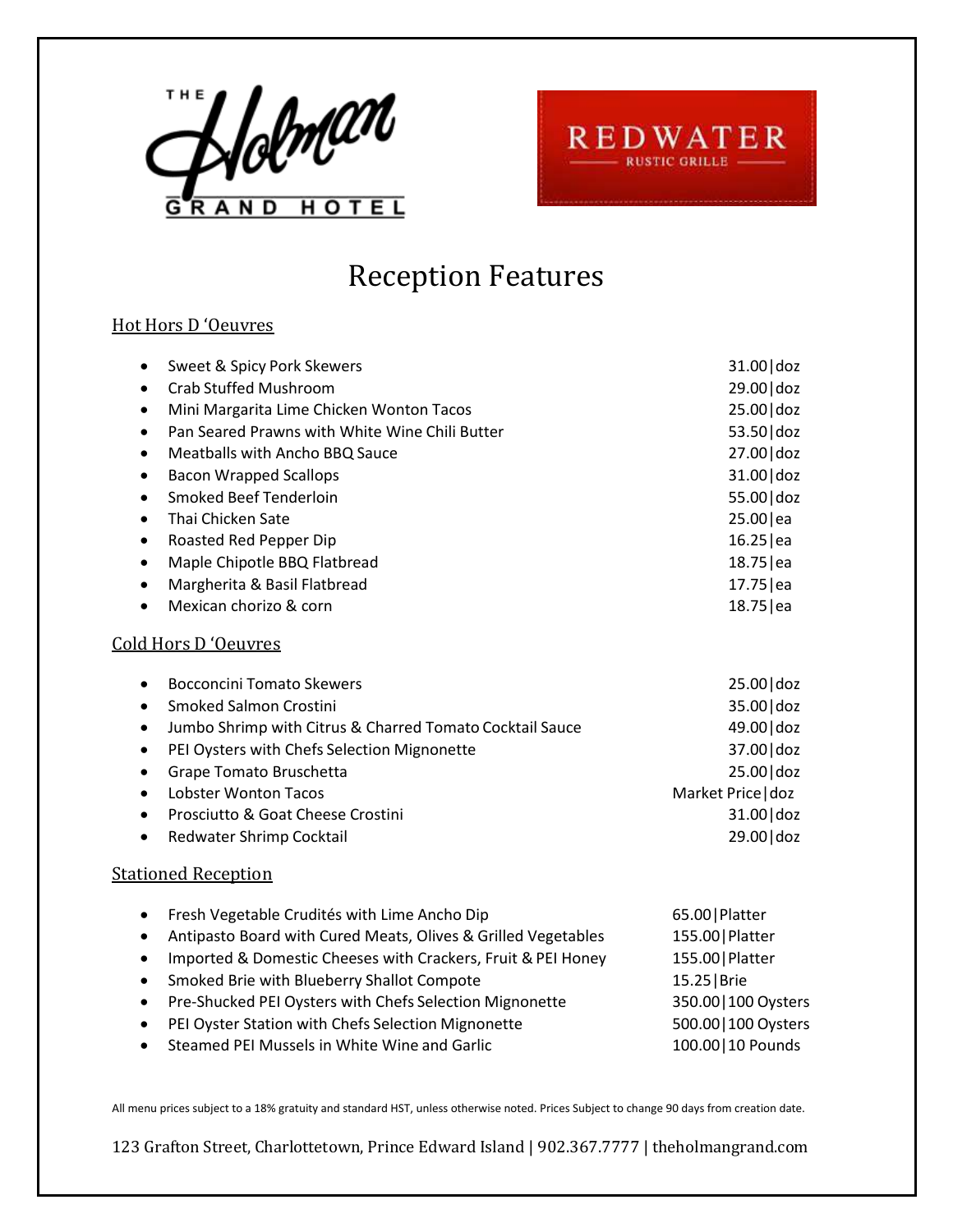



## Wine List

### Sparkling & Champagne

| Sartori Prosecco, Cava, Venetto, Italy<br>٠                             | 50.00 bottle   |
|-------------------------------------------------------------------------|----------------|
| Pierre Sparr, Brut Reserve, Cremant D'Alsace, France<br>$\bullet$       | 62.00   bottle |
| Mumm's, Brut Champagne, Champagne, France<br>$\bullet$                  | 73.00 bottle   |
| Bollinger Special Cuvee, Brut Champagne, Champagne, France<br>$\bullet$ | 180.00 bottle  |
| <b>White Wine</b>                                                       |                |
| Mezzacorona, Pinot Grigio, Friuli, Italy<br>$\bullet$                   | 40.00 bottle   |
| Matos Vineyard, Chardonnay, St.Chaterine's, PEI, Canada<br>$\bullet$    | 45.00 bottle   |
| Don David, Torrontés, Cafayate Valley, Chile<br>$\bullet$               | 50.00 bottle   |
| Kim Crawford, Sauvignon Blanc, Marlborough, New Zealand<br>$\bullet$    | 53.00 bottle   |
| Red Wine                                                                |                |
| Matos Vineyard, Gamay-Noir, St. Catherine's, PEI, Canada<br>$\bullet$   | 45.00 bottle   |
| Trapiche Malbec, Mendoza, Argentina<br>$\bullet$                        | 47.00 bottle   |
| Oyster Bay, Merlot, Marborough, New Zealand<br>$\bullet$                | 53.00 bottle   |
| Kim Crawford, Pinot Noir, Marlborough, New Zealand<br>٠                 | 59.00   bottle |

\*Wine prices are per 750ml bottle. Should you have a preferred wine selection that does not appear on this list, please inquire about our selection of wines from the Redwater Rustic Grille.

# Beverage List

| $\bullet$ | Well Shots               | $6.75$   oz  |
|-----------|--------------------------|--------------|
|           | • Liqueurs/Premium Shots | $8.50$   oz  |
|           | • Domestic Bottled Beer  | 6.75 355ml   |
|           | • Gahan Beer             | 9.50   500ml |
|           | • Coolers                | 8.25 355ml   |
|           | • Wine by the Glass      | $8.50 5$ oz  |

Liquor prices subject to change without notice. A labour charge of 25.00 per hour (minimum 3 hours) will apply if net sales of 400.00 are not met.

All menu prices subject to a 18% gratuity and standard HST, unless otherwise noted. Prices Subject to change 90 days from creation date.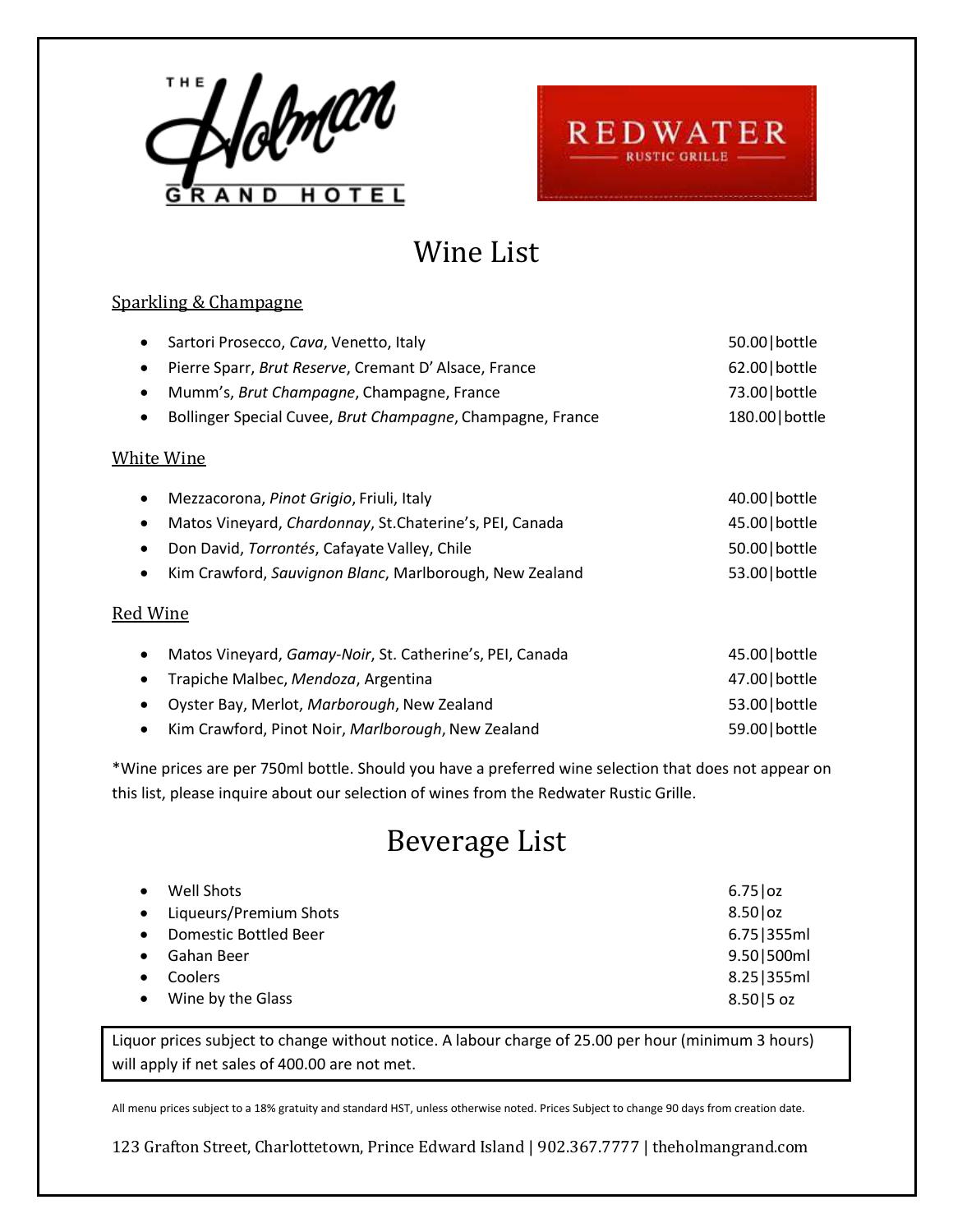

# CATERING OVERVIEW

**REDWATER** 

### Menu Selection

Menu selections should be discussed at a minimum three weeks prior to the start of your event. All menu prices quoted are for 90 days and are subject to change thereafter.

Buffet proteins are supplied at a 75% consumption rate. This means that for every 100 people, there will be 75 of each of the two proteins requested. We will be happy to supply 100% consumption – additional fees apply.

Our Catering Manager and Executive Chef would be pleased to work with you, should you prefer to customize a menu to suit your guests/tastes. Alternative meals are available for guest(s) with special dietary needs (vegetarian, allergies, etc.).

### Guarantees

The Holman requires an approximate guest count 30 days prior to your event. The guaranteed number of guests must be received by us no later than 12:00pm, 3 business days prior to your function. The hotel reserves the right to provide an alternate room should the numbers change.

### Credit & Deposits

The hotel reserves the right to request a \$500.00 non–refundable deposit at the time the contract is signed. If you would like to have your function invoiced please allow three weeks to process the credit application. Payment on all accounts is net 30 days.

### Food & Beverage Services

To maintain our high standards and to comply with liability and license restrictions, The Holman Grand Hotel must provide all food & beverage items. The Holman Grand Hotel is responsible for upholding & administering the Liquor Laws of the Province of PEI. As such, the hotel reserves the right to refuse to serve any person or group that would result in the hotel being in conflict with the Liquor Laws. The Holman Grand Hotel reserves the right to terminate any event before its scheduled ending time for such reasons.

All menu prices subject to a 18% gratuity and standard HST, unless otherwise noted. Prices Subject to change 90 days from creation date.